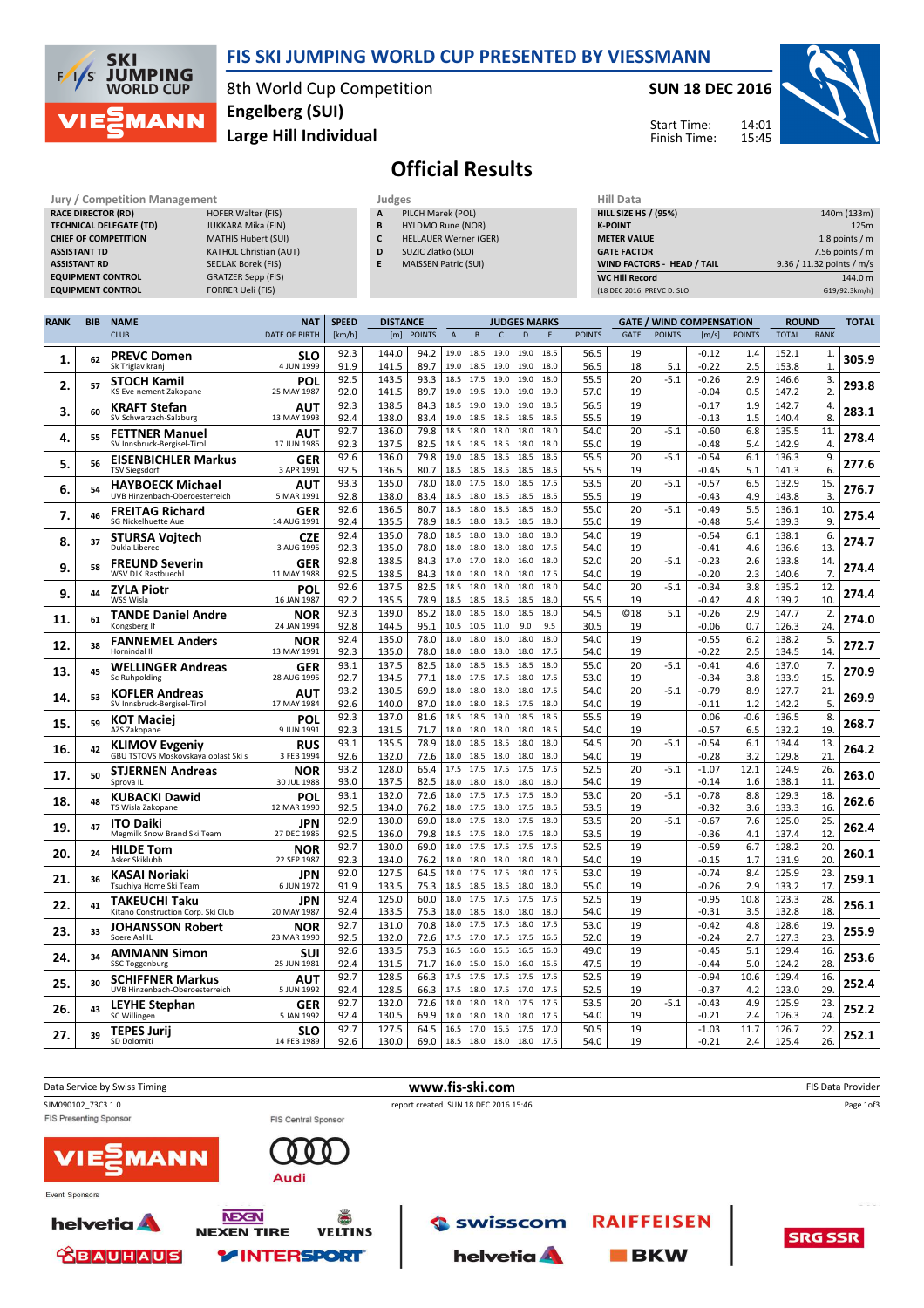

**SKI JUMPING**<br>WORLD CUP  $F/1/S$ **MANN** 

8th World Cup Competition Large Hill Individual Engelberg (SUI)

SUN 18 DEC 2016

Start Time: Finish Time:



## Official Results

| <b>RANK</b> | <b>BIB</b> | <b>NAME</b>                    | <b>NAT</b>           | <b>SPEED</b> | <b>DISTANCE</b> |               |      | <b>JUDGES MARKS</b> |      |      |           |               | <b>GATE / WIND COMPENSATION</b> |               |         |               | <b>ROUND</b> |             | <b>TOTAL</b> |
|-------------|------------|--------------------------------|----------------------|--------------|-----------------|---------------|------|---------------------|------|------|-----------|---------------|---------------------------------|---------------|---------|---------------|--------------|-------------|--------------|
|             |            | <b>CLUB</b>                    | <b>DATE OF BIRTH</b> | [km/h]       | [m]             | <b>POINTS</b> |      |                     |      |      |           | <b>POINTS</b> | <b>GATE</b>                     | <b>POINTS</b> | [m/s]   | <b>POINTS</b> | <b>TOTAL</b> | <b>RANK</b> |              |
| 28.         | 22         | <b>KORNILOV Denis</b>          | <b>RUS</b>           | 92.1         | 127.0           | 63.6          | 17.5 | 17.0                | 17.5 | 17.5 | 17.0 l    | 52.0          | 19                              |               | $-0.53$ | 6.0           | 121.6        | 29.         | 249.7        |
|             |            | Sdushor CSP N. Novgorod Dinamo | 17 AUG 1986          | 92.1         | 133.5           | 75.3          | 17.0 | 16.5                | 16.0 | 17.0 | 16.5      | 50.0          | 19                              |               | $-0.25$ | 2.8           | 128.1        | 22.         |              |
| 29.         | 35         | <b>BOYD-CLOWES Mackenzie</b>   | CAN                  | 92.6         | 124.5           | 59.1          | 17.5 | 17.0                | 17.0 |      | 17.0 17.5 | 51.5          | 19                              |               | $-0.94$ | 10.6          | 121.2        | 30.         | 245.8        |
|             |            | Altius Nordic Ski Club         | 13 JUL 1991          | 92.6         | 128.5           | 66.3          | 18.0 | 17.5                | 17.5 | 17.5 | 17.5      | 52.5          | 19                              |               | $-0.51$ | 5.8           | 124.6        | 27.         |              |
| 29.         | 20         | <b>PREVC Cene</b>              | <b>SLO</b>           | 92.3         | 128.5           | 66.3          | 18.0 | 18.5                | 18.0 | 17.5 | 18.0      | 54.0          | 19                              |               | $-0.41$ | 4.6           | 124.9        | 26.         |              |
|             |            | Sk Triglav krani               | 12 MAR 1996          | 92.4         | 127.5           | 64.5          |      | 18.0                | 18.0 |      | 18.0 17.5 | 53.5          | 19                              |               | $-0.26$ | 2.9           | 120.9        | 30.         |              |

|     | not qualified for 2nd round<br>17.5 17.5 17.5 17.5 18.0 |                                                       |                           |      |       |      |  |                          |  |  |      |      |    |        |         |      |       |     |       |
|-----|---------------------------------------------------------|-------------------------------------------------------|---------------------------|------|-------|------|--|--------------------------|--|--|------|------|----|--------|---------|------|-------|-----|-------|
| 31. | 32                                                      | <b>JANDA Jakub</b><br>Dukla Liberec                   | <b>CZE</b><br>27 APR 1978 | 92.2 | 125.5 | 60.9 |  |                          |  |  |      | 52.5 | 19 |        | $-0.67$ | 7.6  | 121.0 | 31. | 121.0 |
| 31. | 15                                                      | <b>MATURA Jan</b><br>Dukla Liberec                    | <b>CZE</b><br>29 JAN 1980 | 92.1 | 127.5 | 64.5 |  | 17.5 17.0 17.0 17.5 16.5 |  |  |      | 51.5 | 19 |        | $-0.44$ | 5.0  | 121.0 | 31. | 121.0 |
| 33. | 51                                                      | <b>PREVC Peter</b><br>SK Triglav Kranj                | <b>SLO</b><br>20 SEP 1992 | 92.6 | 126.5 | 62.7 |  | 18.0 18.0 18.0 17.5 17.5 |  |  |      | 53.5 | 20 | $-5.1$ | $-0.85$ | 9.6  | 120.7 | 33. | 120.7 |
| 34. | 29                                                      | <b>HLAVA Lukas</b><br>Dukla Liberec                   | <b>CZE</b><br>10 SEP 1984 | 92.4 | 124.0 | 58.2 |  | 17.0 17.5 17.5 17.5 17.5 |  |  |      | 52.5 | 19 |        | $-0.74$ | 8.4  | 119.1 | 34. | 119.1 |
| 35. | 16                                                      | <b>DESCHWANDEN Gregor</b>                             | <b>SUI</b><br>27 FEB 1991 | 92.1 | 126.5 | 62.7 |  | 17.5 17.0 17.5 17.0 17.0 |  |  |      | 51.5 | 19 |        | $-0.41$ | 4.6  | 118.8 | 35. | 118.8 |
| 36. | 40                                                      | <b>HULA Stefan</b><br>KS Eve-nement Zakopane          | POL<br>29 SEP 1986        | 92.2 | 123.0 | 56.4 |  | 17.0 17.5 17.0 16.5 17.0 |  |  |      | 51.0 | 19 |        | $-0.94$ | 10.6 | 118.0 | 36. | 118.0 |
| 37. | 52                                                      | <b>DESCOMBES SEVOIE Vincent</b><br>Douanes - Chamonix | <b>FRA</b><br>9 JAN 1984  | 93.1 | 127.5 | 64.5 |  | 17.0 16.5 16.0 15.5 15.5 |  |  |      | 48.0 | 20 | $-5.1$ | $-0.91$ | 10.3 | 117.7 | 37. | 117.7 |
| 37. |                                                         | <b>VASSILIEV Dimitry</b><br>Ufa Dinamo                | <b>RUS</b><br>26 DEC 1979 | 92.4 | 126.5 | 62.7 |  | 17.0 17.5 17.5 17.0      |  |  | 17.0 | 51.5 | 19 |        | $-0.31$ | 3.5  | 117.7 | 37. | 117.7 |
| 39. | 31                                                      | <b>KOUDELKA Roman</b><br>LSK Lomnice nad Popelkou     | <b>CZE</b><br>9 JUL 1989  | 92.7 | 124.0 | 58.2 |  | 17.5 17.5 17.5 17.0 17.5 |  |  |      | 52.5 | 19 |        | $-0.60$ | 6.8  | 117.5 | 39. | 117.5 |
| 39. | 12                                                      | <b>AIGNER Clemens</b><br>SV Innsbruck-Bergisel-Tirol  | <b>AUT</b><br>2 FEB 1993  | 92.2 | 125.5 | 60.9 |  | 17.5 17.5 17.5 17.0      |  |  | 17.0 | 52.0 | 19 |        | $-0.41$ | 4.6  | 117.5 | 39. | 117.5 |
| 41. | 26                                                      | <b>BICKNER Kevin</b><br>Norge Ski Club                | <b>USA</b><br>23 SEP 1996 | 92.6 | 126.0 | 61.8 |  | 17.0 16.0 17.0 16.5 17.0 |  |  |      | 50.5 | 19 |        | $-0.24$ | 2.7  | 115.0 | 41. | 115.0 |
| 42. | 18                                                      | <b>WANK Andreas</b><br>SC Hinterzarten                | <b>GER</b><br>18 FEB 1988 | 92.6 | 125.5 | 60.9 |  | 16.5 16.5 16.5 16.0 16.5 |  |  |      | 49.5 | 19 |        | $-0.39$ | 4.4  | 114.8 | 42. | 114.8 |
| 43. |                                                         | <b>DEZMAN Nejc</b><br>SK Triglav Kranj                | <b>SLO</b><br>7 DEC 1992  | 92.5 | 123.0 | 56.4 |  | 17.5 17.5 17.5 17.5 17.0 |  |  |      | 52.5 | 19 |        | $-0.38$ | 4.3  | 113.2 | 43. | 113.2 |
| 44. | 25                                                      | <b>MURANKA Klemens</b><br>TS Wisla Zakopane           | POL<br>31 AUG 1994        | 91.9 | 123.0 | 56.4 |  | 17.0 17.0 17.0 17.0 17.5 |  |  |      | 51.0 | 19 |        | $-0.45$ | 5.1  | 112.5 | 44. | 112.5 |
| 44. | 13                                                      | <b>PEIER Killian</b><br>Vallee du Joux                | <b>SUI</b><br>28 MAR 1995 | 92.0 | 121.5 | 53.7 |  | 17.5 17.5 17.5 17.5 17.0 |  |  |      | 52.5 | 19 |        | $-0.56$ | 6.3  | 112.5 | 44. | 112.5 |
| 46. | 28                                                      | <b>ZNISZCZOL Aleksander</b><br>WSS Wisla              | POL<br>8 MAR 1994         | 92.1 | 125.0 | 60.0 |  | 17.0 15.5 16.0 16.5 16.0 |  |  |      | 48.5 | 19 |        | $-0.23$ | 2.6  | 111.1 | 46. | 111.1 |
| 47. | 49                                                      | <b>GEIGER Karl</b><br>SC 1906 Oberstdorf              | <b>GER</b><br>11 FEB 1993 | 92.5 | 121.0 | 52.8 |  | 17.0 17.0 17.5 17.0 17.5 |  |  |      | 51.5 | 20 | $-5.1$ | $-1.01$ | 11.4 | 110.6 | 47. | 110.6 |
| 48. | 21                                                      | <b>VANCURA Tomas</b><br>TJ Dukla Liberec              | <b>CZE</b><br>10 SEP 1996 | 92.0 | 122.0 | 54.6 |  | 17.0 16.5 17.0 17.0 17.5 |  |  |      | 51.0 | 19 |        | $-0.43$ | 4.9  | 110.5 | 48. | 110.5 |
| 49. | 11                                                      | <b>LAMY CHAPPUIS Ronan</b><br>Bois D'amont            | <b>FRA</b><br>10 SEP 1993 | 92.3 | 122.0 | 54.6 |  | 17.5 17.5 17.0 17.0 17.0 |  |  |      | 51.5 | 19 |        | $-0.28$ | 3.2  | 109.3 | 49. | 109.3 |
| 50. |                                                         | <b>ZOGRAFSKI Vladimir</b><br><b>NSA</b>               | <b>BUL</b><br>14 JUL 1993 | 91.7 | 122.0 | 54.6 |  | 17.0 17.0 17.0 17.0 17.0 |  |  |      | 51.0 | 19 |        | $-0.32$ | 3.6  | 109.2 | 50. | 109.2 |